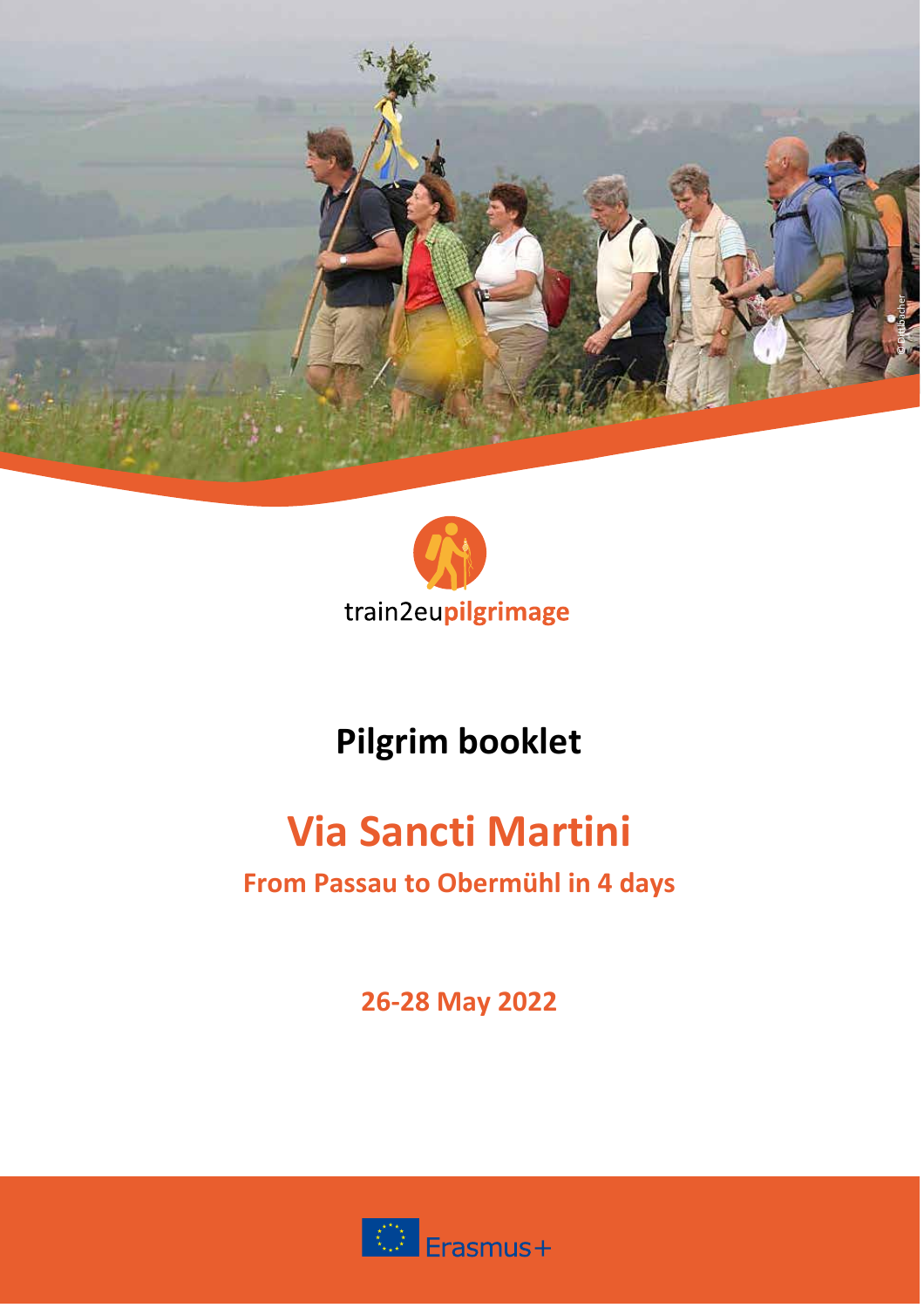# **Via Sancti Martini – From Passau to Obermühl**

**Pilgrims guided by:** Christine Dittelbacher

#### **Date(s) of text writing:**

September 2021

### **Description of itinery**

#### **The holy Martinus**

Saint Martin is one of the most popular saints in Europe. He embodies the values of sharing in solidarity and modesty. The St. Martin's Way traces the life and work of Saint Martin across Europe, beyond linguistic borders. It leads from his birthplace Szombathely in Hungary to his grave in Tours in France, where he worked as a bishop from 372.

#### **Topic: "Sharing life" - Pilgrimage on the Martinus Way and the Danube Trail.**

The Martinus Way is marked by the motto "Sharing life".

Saint Martin was a model for all of us to leave familiar paths, to give one's heart a jolt to change direction, to leave one's own comfort zone in order to open up to the needs and thus also to the need of all creation and to act responsibly and helpfully.

We walk on pilgrimage along the Danube and on the hills with fascinating views into the Danube valley, through lush fertile meadows and cereal fields, through pristine forests and soft riverbank soil. We are invited to share life at various hospitable, spiritual and culturally interesting places.

#### **The travel program:**

**Date:** 26-28 May 2022

### **Day 1, Obermühl on the Danube - Engelhartszell**

#### **Route:**

Obermühl on the Danube - Grafenau - Au-village - Marsbach - Hundsfülling - Niederanna - Oberranna - Saag - Engelszell - Engelhartszell

**Length:** 27 km **Metres in altitude uphill:** 1047 m **Duration:** 10.2 hrs.  $(1)$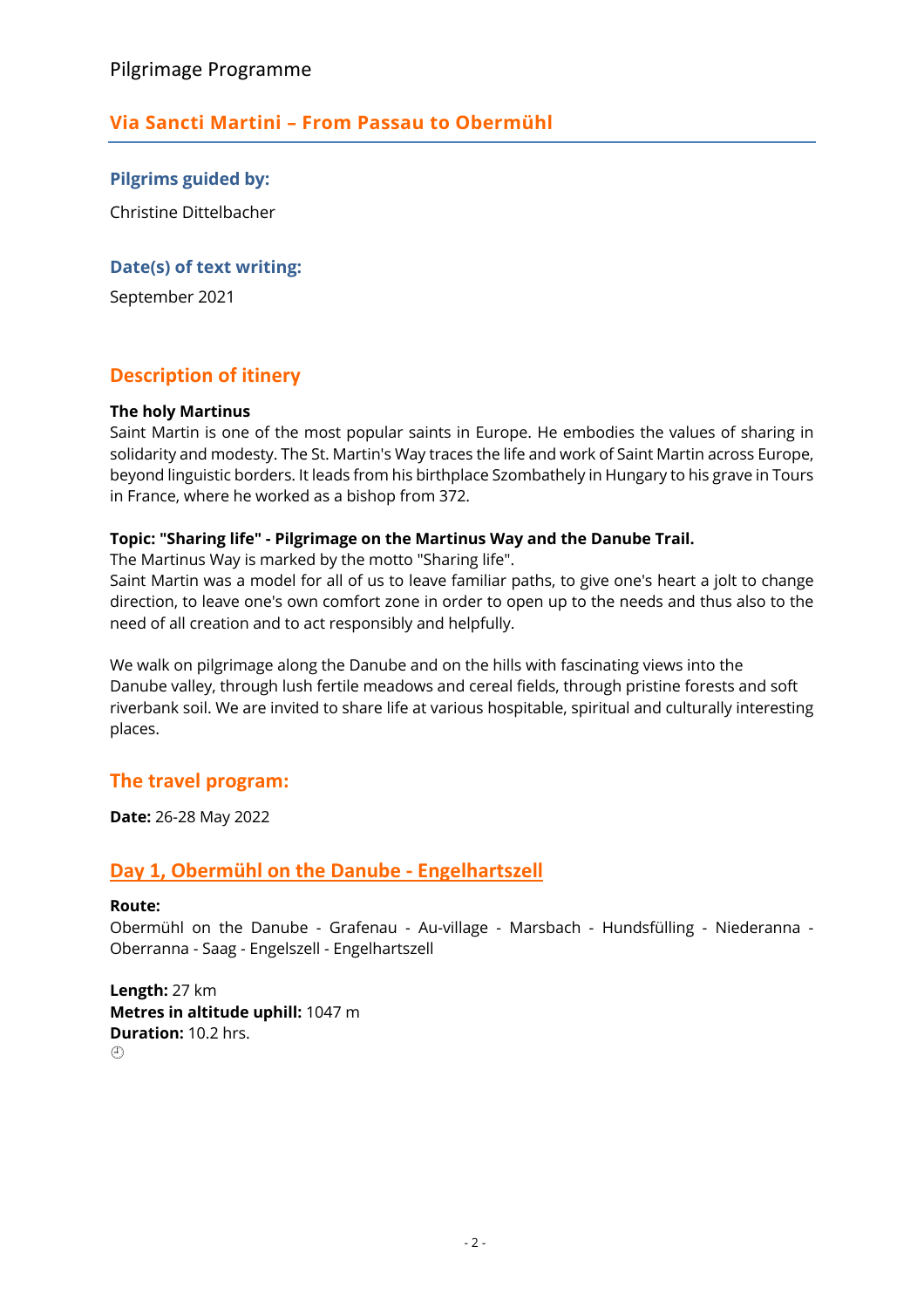## Pilgrimage Programme





#### **Description**

From Obermühl on the Danube, we follow the banks of the Danube via Grafenau to the Schlögener Schlinge, a meander of the Danube. Here a forest path leads us up to the hill of a high plateau with a breathtaking view of both sides of the Danube loop. We continue to Au, Dorf, Marsbach and Hundsfülling where we descend to the Danube bank to Niederranna. We cross the Danube on the Rannabrücke bridge and reach Oberranna. This time we follow the Danube upstream on the south bank to Engelhartszell. Here you will find the important Engelszell Abbey.





**Overnight stay:** Hufschmiede Guest House, Niebelungenstr. 11, 4090 Engelhartszell Tel.: +43 77178059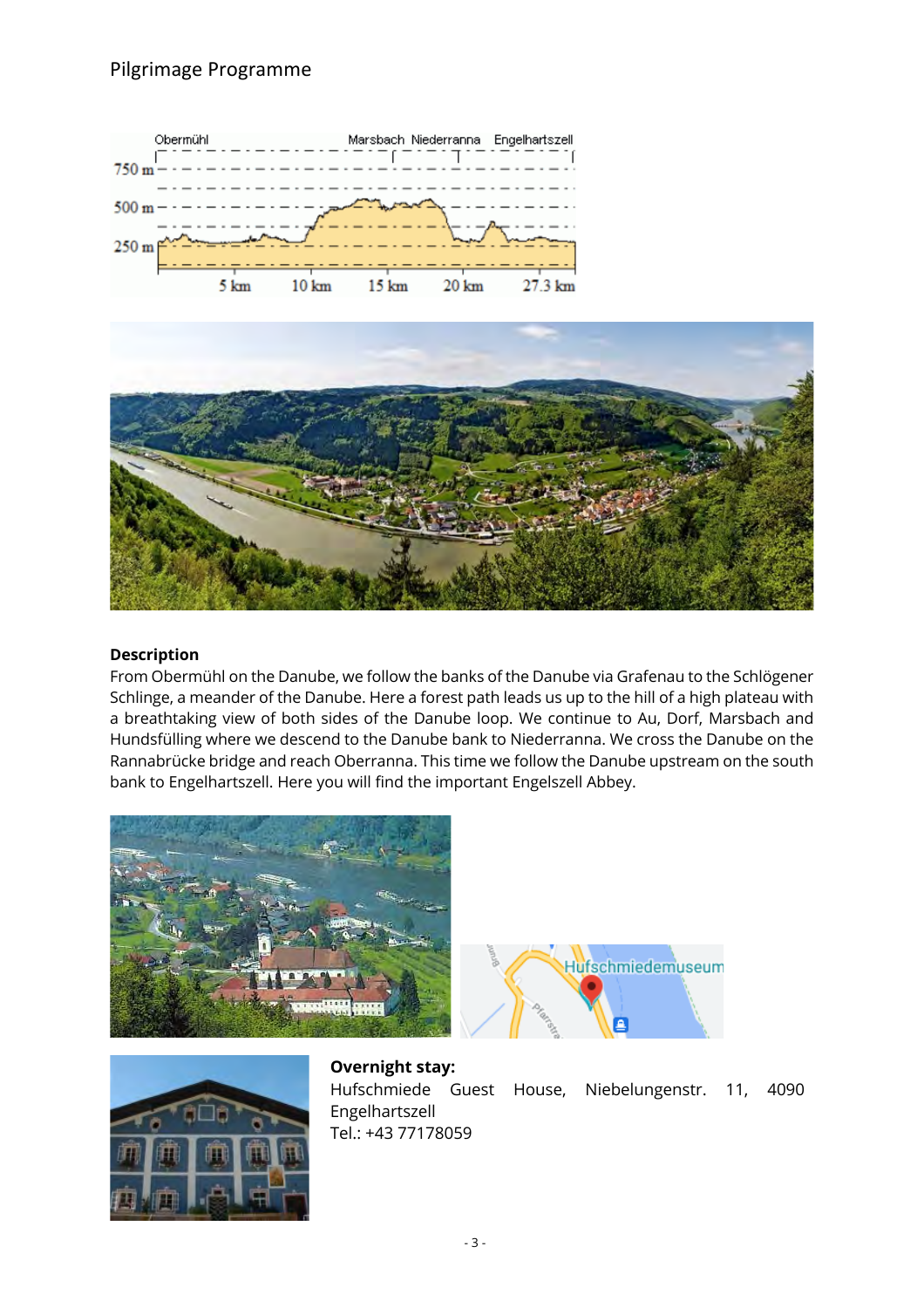# **Day 2, Engelhartszell – Vichtenstein/Kasten**

**Length:** 13 km **Metres in altitude uphill:** 721 m **Duration:** 5.7 hrs.



#### **Description**

Starting in Engelhartszell, we hike up the so-called Danube walls onto the high plateau of the south side of the Danube through shady forests with many inviting resting places and wonderful vantage points to the village of Stadl and on to Oberweinbrunn and Unterweinbrunn, thus reaching Vichtenstein. It is worth taking a detour south down to Kasten an der Donau and enjoying the dreamlike Danube banks here.





**Overnight stay:** Donautal Guest House, Kasten 22, 4091 Vichtenstein Tel. +43 7714 6310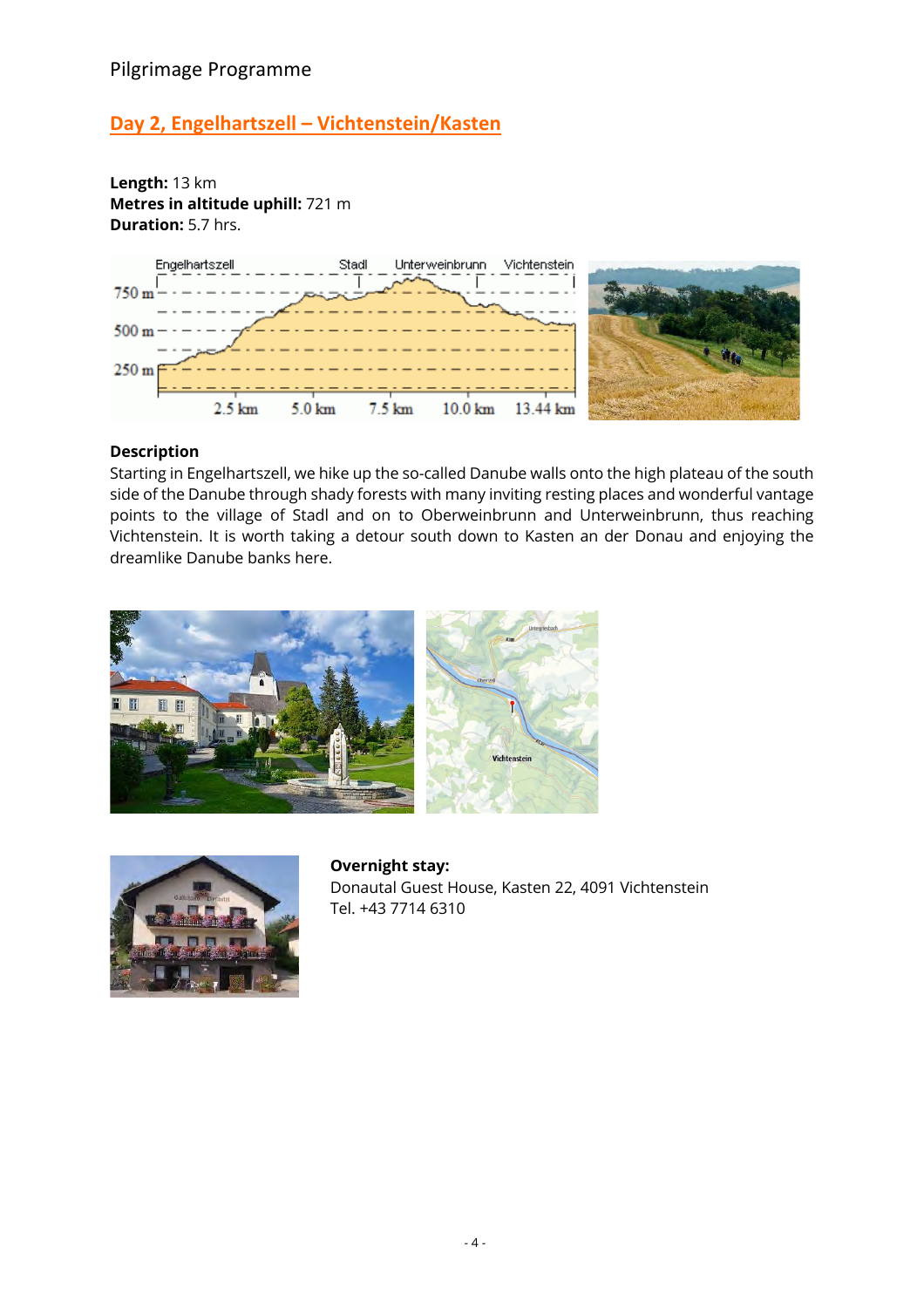# **Day 3, Kasten / Vichtenstein (A) – Passau (D)**

#### **Route:**

Vichtenstein - Hütt - Schacher - Dietzendorf - Unteresternberg - Blaas - Freinberg - Passau-Dom

#### **Length:** 24 km **Metres in altitude uphill:** 635 m **Duration:** 8.1 hrs.





## **Description**

From Vichtenstein we walk along the Donausteig trail past breathtaking views of the Danube valley and its many natural beauties to Oberschacher, Wollersberg, Oberbamberg to Hötzmannsdorf and Dietzendorf. Here, primeval landscape and cultivated landscape alternate in a gentle way. The trail continues to Unteresternberg and along the B130 towards Hinding. The Donausteig reaches a point at the Blaas Restaurant where your gaze is involuntarily drawn to the "floating three-river city" down to Passau. - Lingering is the order of the day! -

From here, the Donausteig trail runs through the forest into the valley basin; when crossing the stream, there is a waymarker that can be enriched by a St. Martin's stamp. After the relatively steep ascent, you reach Freinberg; here detours to the church, the town hall (information) and the inn are possible. On the rest of the way to Passau, you pass several wayside crosses and impressive chapels and finally reach the "Maria im Wald" chapel in the valley.

Passing the first houses of Österreichisch-Haibach, you cross the state border to the Bayrisch-Haibach district of Passau. The trail continues up the Inn to the "Marienbrücke" bridge. Here you cross the Inn and walk along the Inn quay to the tip of the town, where you can see the confluence of the Danube, Inn and Ilz rivers.

On the 'German side' of Passau, the path leads up the Danube to the Rathausplatz (town hall square), where a series of flood levels are recorded on the edge of the house over several notable years. On the way there, you should plan a short detour to the grave of Blessed Gisela (wife of the Hungarian King Stephen the Saint) in the monastery of Niedernburg and at least be impressed by the view up to Oberhaus Castle (accessible by city bus).

You can reach St. Stephen's Cathedral via Residenzplatz.





ta ©2019 GeoBasis-DE/BKG (©2009), Google